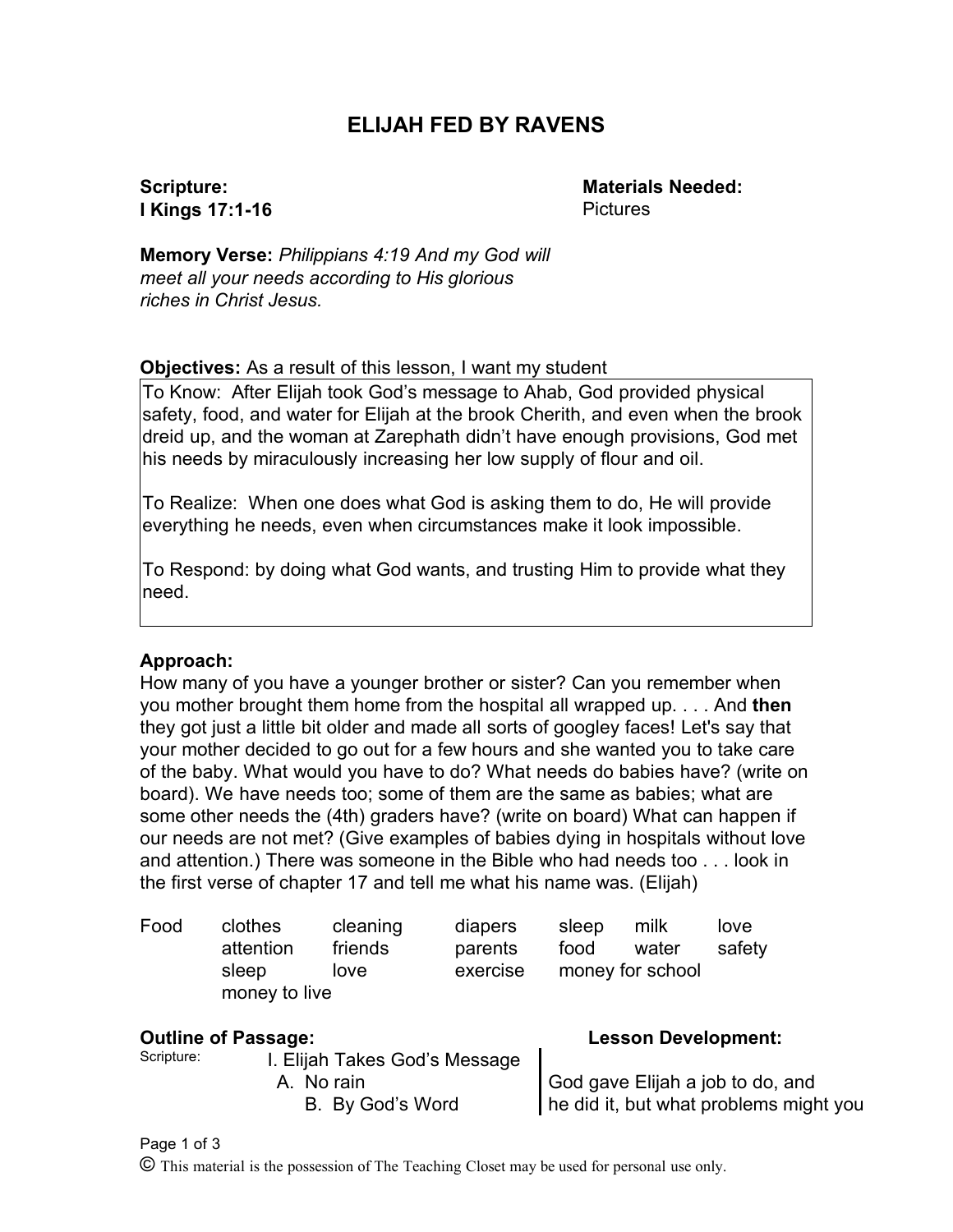|           |                                                                                                      | foresee?                                                                                                                                                                                                                                                             |  |  |
|-----------|------------------------------------------------------------------------------------------------------|----------------------------------------------------------------------------------------------------------------------------------------------------------------------------------------------------------------------------------------------------------------------|--|--|
|           | II. God Provides for Elijah at<br>the Brook of Cherith                                               | What would Elijah need? (List on<br>board.)                                                                                                                                                                                                                          |  |  |
| Scripture | A. Tells him to hide<br><b>B. Provides through Brook</b><br>C. Provides through ravens               | Time passed. The sun began to dry<br>up the brook. If you were Elijah and<br>you were doing what God wanted you<br>to do, what would you be thinking as<br>you saw your brook getting drier?                                                                         |  |  |
|           | III. God Provides through<br>Widow of Zarephath                                                      |                                                                                                                                                                                                                                                                      |  |  |
|           | A. The brook dries up                                                                                | Why had he gone there in the first<br>place? (he was doing God's work)<br>Would God leave him there to starve?<br>Look in verse 9 and tell me where<br>God told him to go.                                                                                           |  |  |
| Scripture | B. The widow doesn't have<br>enough food<br>C. only a handful of<br>flour<br>D. a little bit of oil  | Had he come to the right place? I<br>thought God was supposed to take<br>care of him! Wellshe did have a<br>little bit of flour and oil. So Elijah<br>asked her to get some food, but she<br>only had enough for one more meal.<br>Do you know what Elijah told her? |  |  |
|           | E. Provisions are multiplied<br>F. she makes food for<br>Elijah<br>G. God promises to<br>supply more | Look in v. 13.<br>How could Elijah say that? This was<br>the woman who was supposed to take<br>care of him and she didn't have any<br>provisions; and he said, "Fear not!"                                                                                           |  |  |

### **Conclusion:**

You mentioned some needs that (4th) graders have. And I can assure you that God wants to meet those needs. (Phil 2:13) 1 can promise you that He is able to meet those needs (Eph 3:20) (write "wants" and "able" on board). But God doesn't always do it. Why not? Think of all the other people in Israel who were also thirsty and hungry. Why did God meet Elijah's needs? He was doing what God wanted. God wants to meet our needs; he is able to meet our needs . . \* but we have a choice to make: are we going to do what God wants us to do? When we make that choice for Him we can be sure that God will meet our needs.

### **Boardwork:**